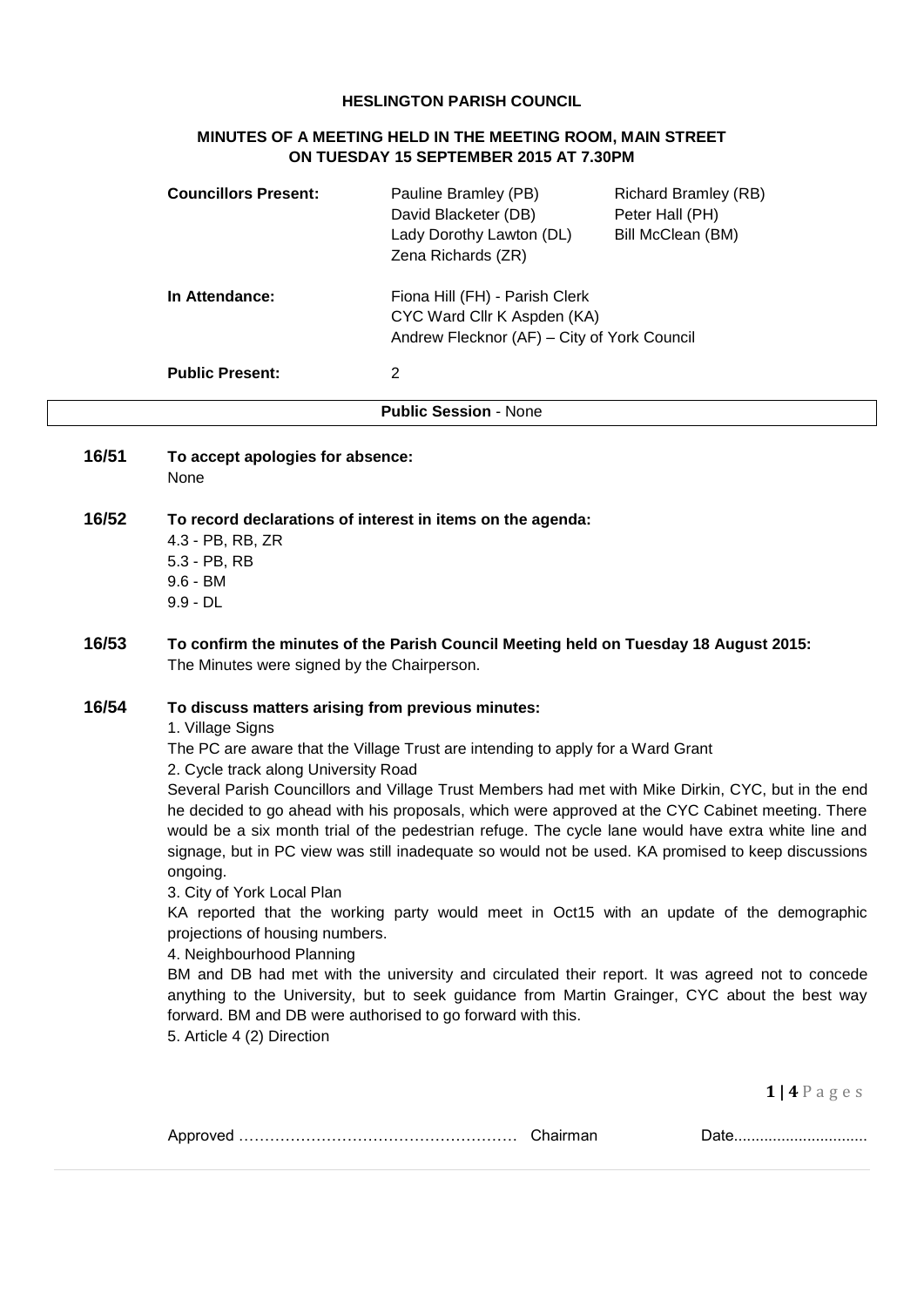FH had contacted Gareth Arnold, CYC who advised that this matter had been passed on the Martin Grainger.

6. CYC Community Governance Review

Andrew Flecknor, CYC advised that the de-warding of Heslington could be included in the current ongoing C.G.R. In the near future he would write to the Parish Council officially requesting evidence in favour of de-warding. The electorate may be consulted, then in early 2016 it would go to CYC Full Council. Any changes would be in place for the next elections.

7. Parish Council vacancies

This matter was deferred to a closed meeting at the end of this meeting.

#### **16/55 To Discuss, if necessary, long-standing matter:**

1. Appearance of village

The seat had been replaced. Thank you to DB and Gordon Eastham & his team for their efforts with this matter. BM was authorised to buy flowers for the planter. DB would explore options for renovating the 3 bench seats on Main Street and School Lane – including reviewing whether this work needs to be carried out by contractors or can be completed 'in-house' by our Lengthsman.

It was agreed to have a trial area of treating the dandelions, so FH was asked to contact CYC to ask if they had any specific advice and/or preferred contractors.

2. Rights of way

NTR 3. SSSI - Dog Orders

**NTR** 

4. Highway Matters

The yellow lines on Heslington Lane will be done early Oct15

5. Major Events - Yorkshire Marathon/Tour de Yorkshire

FH had circulated an email about road closures for the Yorkshire Marathon The information to be displayed on the notice board and the website.

6. University of York NTR

7. HMO's

NTR

8. Elvington

**NTR** 

9. Communication - Website/Newsletter/Broadband/Notice board Website - to be updated, work in progress Newsletter - last edition had now been circulated Broadband - NTR

Notice Board - NTR

| 16/56 | To receive any matters raised by members of public: |
|-------|-----------------------------------------------------|
|       | <b>None</b>                                         |

# **16/57 To report and make relevant recommendations on new planning applications:**

Letter A:We support the application

Letter B:We have no objections

Letter C:We do not object but wish to make comments or seek safeguards as set out overleaf Letter D:We object on the planning grounds set out overleaf

1. 15/01738/ADV Enterprise House, Innovation Way

Letter D Unanimous

**2 | 4** P a g e s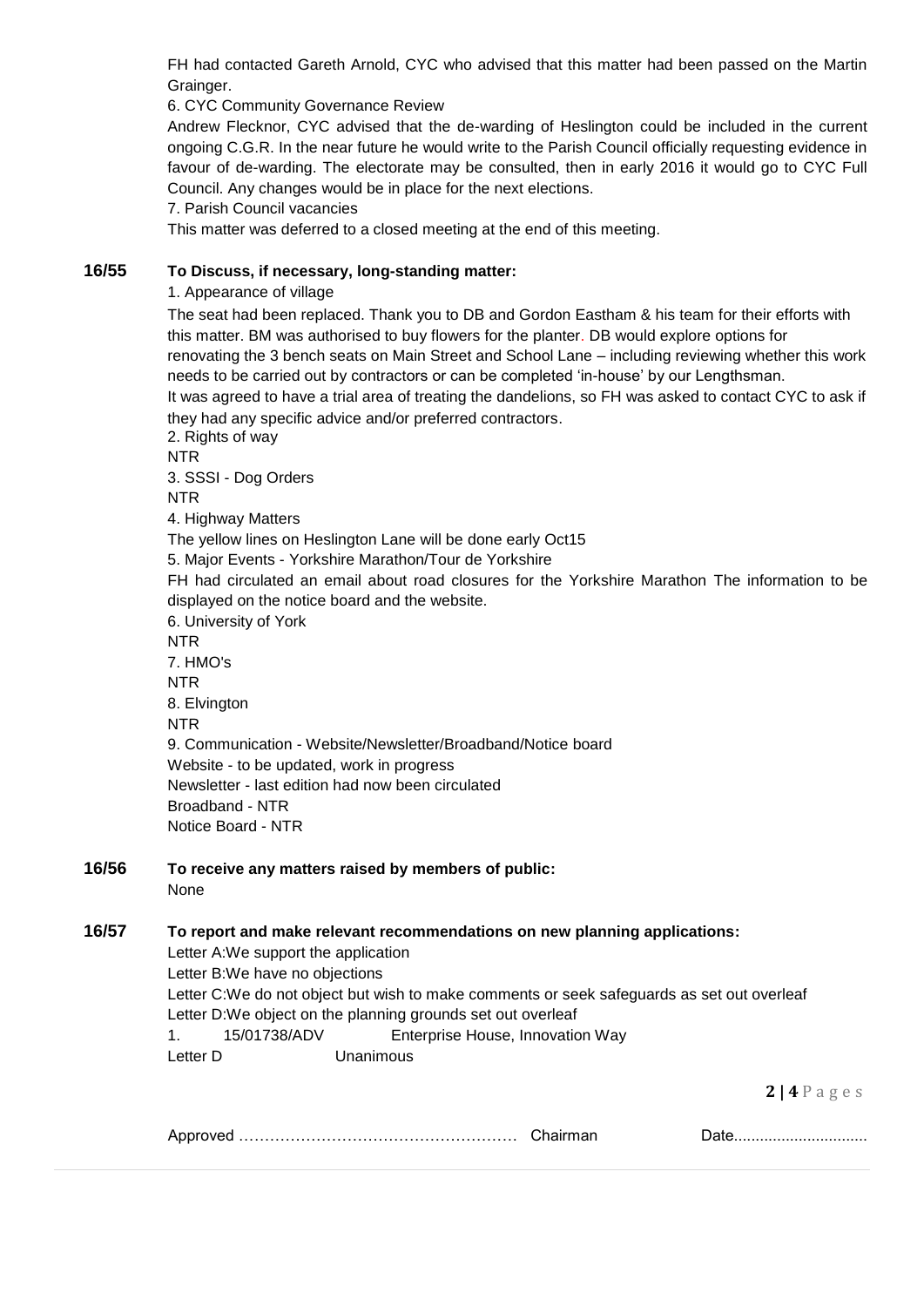"The Parish Council feels there is an excessive amount of unnecessary window signage". 2. 15/01782/FUL Game Keepers Cottage, 6 School Lane Letter B Unanimous

3. 15/01798/TCA 1 The Outgang Letter B Unanimous 4. 15/01856/LBC 24 Main Street Letter B Unanimous 5. 15/01928/TCA Siward House, Main Street Letter B Unanimous

**16/58 To report planning decisions by City of York Council:** None

## **16/59 To receive reports from representatives of following outside bodies:**

1. Ward Councillors

FH had circulated an email from CYC about the Ward Team Meetings and attached were details of the various forms of funding. "Ward Team Meeting" to be a separate item on the Agenda. 2. North Yorkshire Police FH had circulated an email report from PCSO Barge and details are attached to these minutes 3. Heslington East Community Forum Meeting to be held in Oct 4. Good Neighbours Forum PH and PB will attend the meeting on Oct15. Agenda items – bus stops: pedestrian crossing 5. Ouse and Derwent Drainage Board NTR 6. Sports Field BM will look into signs to restrict parking on the Outgang 7. York Environment Forum DL reported that there had been a meeting, but nothing involved Heslington 8. Alms Houses NTR 9. The Meeting Room DL reported that the committee had met last week and research would be done to find a more local supplier to make the sign.

# **16/60 To receive any new correspondence received by the council:**

1. Heslington Church – Request for grant funding for church yard maintenance

Grant Awarded £300.00, Proposed RB, Seconded PH, 5 votes in favour, 0 votes against, 2 abstentions.

2. The Charles Public House – Tree Works

The Parish Council had received a report of tree works, with the Conservation Area and it was unclear if the correct permissions had been received. Daniel Calvert, Tree Officer, CYC had advised the Parish Council that he would visit the site and decide on a course of action.

## **16/61 To receive matters raised by members:**

1. The Post Office renovations

The Parish Council were unhappy with the external door and three new signs. They understood from the original letter that no external works were taking place. FH was asked to write to CYC.

**3 | 4** P a g e s

|--|--|--|